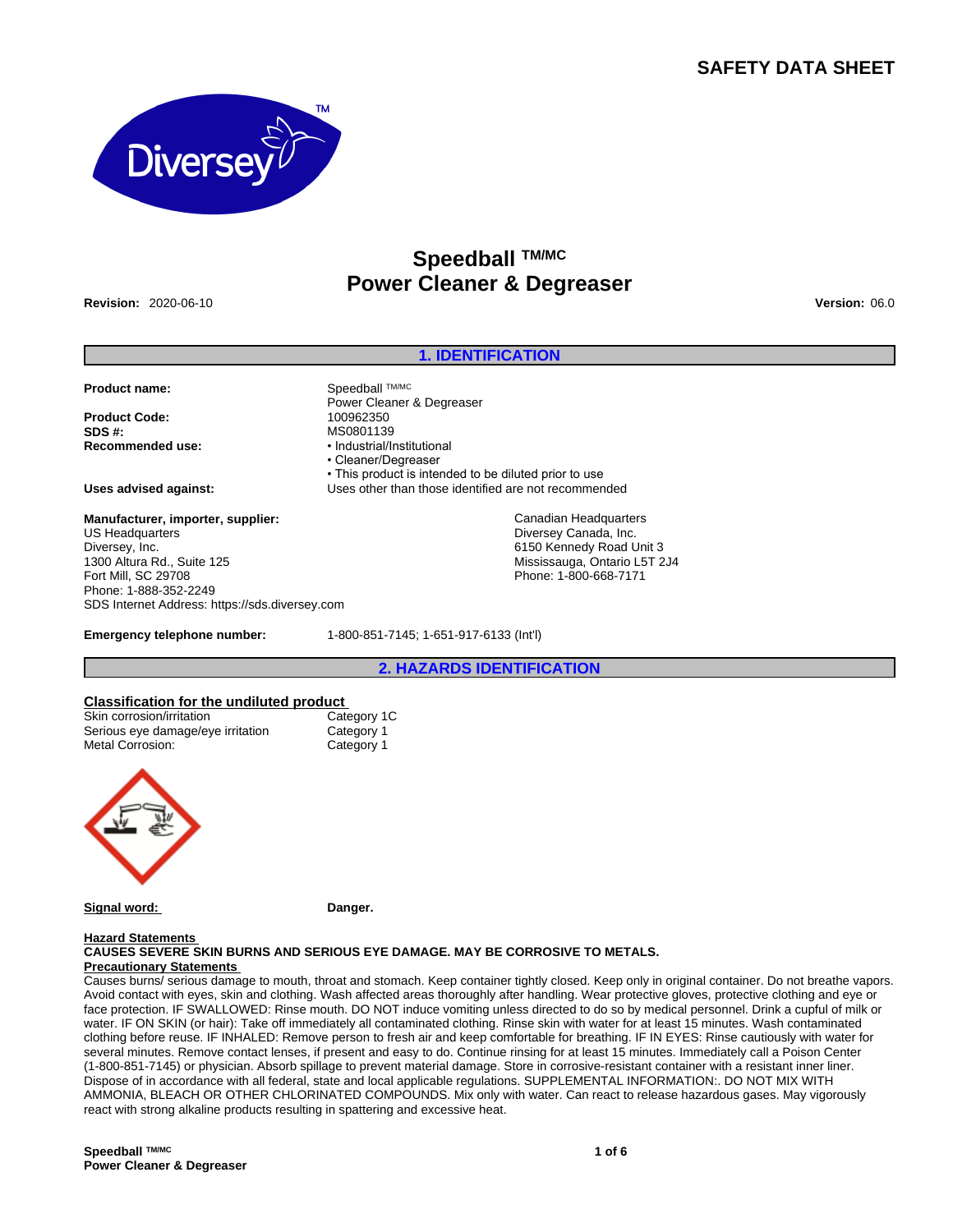#### **Health hazards not otherwise classified (HHNOC)** - Not applicable **Physical hazards not otherwise classified (PHNOC)** - Not applicable

## **Classification for the diluted product** @ 1:12



## **CAUSES SERIOUS EYE IRRITATION.**

Avoid contact with eyes, skin and clothing. Wash affected areas thoroughly after handling. May cause irritation to mouth, throat and stomach. IF SWALLOWED: Rinse mouth. Drink a cupful of milk or water. IF IN EYES: Rinse cautiously with water for several minutes. Remove contact lenses, if present and easy to do. Continue rinsing for at least 15 minutes. If eye irritation persists: Get medical advice or attention. Dispose of in accordance with all federal, state and local applicable regulations. SUPPLEMENTAL INFORMATION:. Mix only with water. DO NOT MIX WITH ANY OTHER PRODUCT OR CHEMICAL. Can react to release hazardous gases. May vigorously react with acids resulting in spattering and<br>excessive heat.

## **3. COMPOSITION/INFORMATION ON INGREDIENTS**

## **Classified Ingredients**

| CAS#           | Weight %      |
|----------------|---------------|
| $100 - 51 - 6$ | $10 - 30%$    |
| $111 - 90 - 0$ | $5 - 10%$     |
| 68439-46-3     | $5 - 10%$     |
| 1300-72-7      | $5 - 10%$     |
| 141-43-5       | 1 - 5%        |
| 1310-73-2      | $0.5 - 1.5\%$ |
|                |               |

\*Exact percentages are being withheld as trade secret information

## **4. FIRST AID MEASURES**

## **Undiluted Product:**

**Eyes:** IF IN EYES: Rinse cautiously with water for several minutes. Remove contact lenses, if present and easy to do. Continue rinsing for at least 15 minutes.

Skin: IF ON SKIN (or hair): Take off immediately all contaminated clothing. Rinse skin with water for at least 15 minutes.

**Inhalation:** IF INHALED: Remove person to fresh air and keep comfortable for breathing.

**Ingestion:** IF SWALLOWED: Rinse mouth. DO NOT induce vomiting unless directed to do so by medical personnel. Drink a cupful of milk or water.

**Most Important Symptoms/Effects:** No information available. **Immediate medical attention and special treatment needed** Not applicable.

## **Diluted Product:**

**Eyes:** IF IN EYES: Rinse cautiously with water for several minutes. Remove contact lenses, if present and easy to do. Continue rinsing for at least 15 minutes. If eye irritation persists: Get medical advice/attention

**Skin:** No specific first aid measures are required

**Inhalation:** No specific first aid measures are required

**Ingestion:** IF SWALLOWED: Rinse mouth. Drink a cupful of milk or water.

**5. FIRE-FIGHTING MEASURES**

**Specific methods: No special methods required**<br>**Suitable extinguishing media:** The product is not flammable

The product is not flammable. Extinguish fire using agent suitable for surrounding fire. **Specific hazards: Corrosive material (See sections 8 and 10).**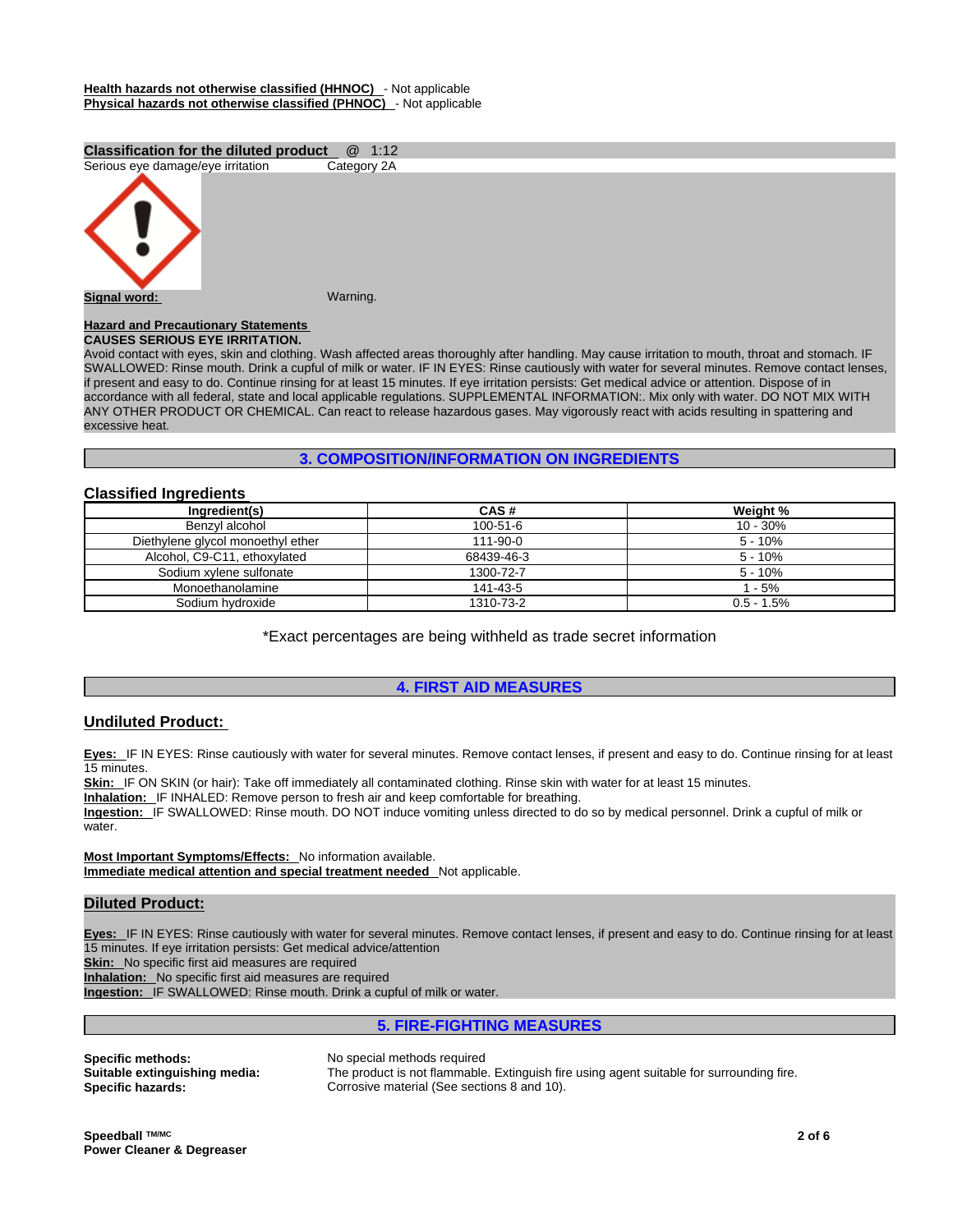**Special protective equipment for firefighters:** As in any fire, wear self-contained breathing apparatus pressure-demand, MSHA/NIOSH (approved or equivalent) and full protective gear.

**Extinguishing media which must not be used for safety reasons:** No information available.

## **6. ACCIDENTAL RELEASE MEASURES**

**Environmental precautions and clean-up methods:** 

**Personal precautions:** Put on appropriate personal protective equipment (see Section 8.). Clean-up methods - large spillage. Absorb spill with inert material (e.g. dry sand or earth), then place in a chemical waste container. Use a water rinse for final clean-up.

## **7. HANDLING AND STORAGE**

**Handling:** Can react to release hazardous gases. May vigorously react with acids resulting in spattering and excessive heat. Do not mix with other products or chemicals except as directed on the label. Mix only with water. Avoid contact with skin, eyes and clothing. Wash thoroughly after handling. Do not taste or swallow. Product residue may remain on/in empty containers. All precautions for handling the product must be used in handling the empty container and residue. Avoid breathing vapors or mists. Use only with adequate ventilation. Remove and wash contaminated clothing and footwear before re-use. Absorb spillage to prevent material damage. Do not mix with any other product or chemical. May vigorously react with acids resulting in spattering and excessive heat. FOR COMMERCIAL AND INDUSTRIAL USE ONLY. **Storage:** Store in corrosive-resistant container with a resistant inner liner.

**Aerosol Level (if applicable) :** Not applicable.

## **8. EXPOSURE CONTROLS / PERSONAL PROTECTION**

#### **Exposure Guidelines:** .

| Ingredient(s)    | CAS#      | <b>ACGIH</b>                 | OSHA                            |
|------------------|-----------|------------------------------|---------------------------------|
| Monoethanolamine | 141-43-5  | 6 ppm (STEL)<br>3 ppm (TWA)  | 3 ppm (TWA)<br>6 mg/m $3$ (TWA) |
| Sodium hydroxide | 1310-73-2 | $2 \text{ mg/m}^3$ (Ceiling) | 2 mg/m <sup>3</sup> (TWA)       |

#### **Undiluted Product:**

#### **Engineering measures to reduce exposure:**

Good general ventilation should be sufficient to control airborne levels.

#### **Personal Protective Equipment**

It is the responsibility of the employer to determine the potential risk of exposure to hazardous chemicals for employees in the workplace in order to determine the necessity, selection, and use of personal protective equipment.

| Eye protection:                | Chemical-splash goggles.                                               |
|--------------------------------|------------------------------------------------------------------------|
| Hand protection:               | Chemical-resistant gloves.                                             |
| Skin and body protection:      | Protective footwear. Wear suitable protective clothing.                |
| <b>Respiratory protection:</b> | No personal protective equipment required under normal use conditions. |
| Hygiene measures:              | Handle in accordance with good industrial hygiene and safety practice. |

#### **Diluted Product:**

**Engineering measures to reduce exposure:** Good general ventilation should be sufficient to control airborne levels.

| <b>Personal Protective Equipment</b> |                                                                        |
|--------------------------------------|------------------------------------------------------------------------|
| Eye protection:                      | Chemical-splash goggles.                                               |
| Hand protection:                     | Chemical-resistant gloves.                                             |
| Skin and body protection:            | No personal protective equipment required under normal use conditions. |
| <b>Respiratory protection:</b>       | No personal protective equipment required under normal use conditions. |
| Hygiene measures:                    | Handle in accordance with good industrial hygiene and safety practice. |

## **9. PHYSICAL AND CHEMICAL PROPERTIES**

**Physical State:** Liquid **Color:** Clear Purple **Evaporation Rate:** No information available **Odor:** Product specific **Odor threshold:** No information available. **Boiling point/range:** Not determined **Melting point/range:** Not determined **Decomposition temperature:** Not applicable **Autoignition temperature:** No information available **Solubility:** Completely Soluble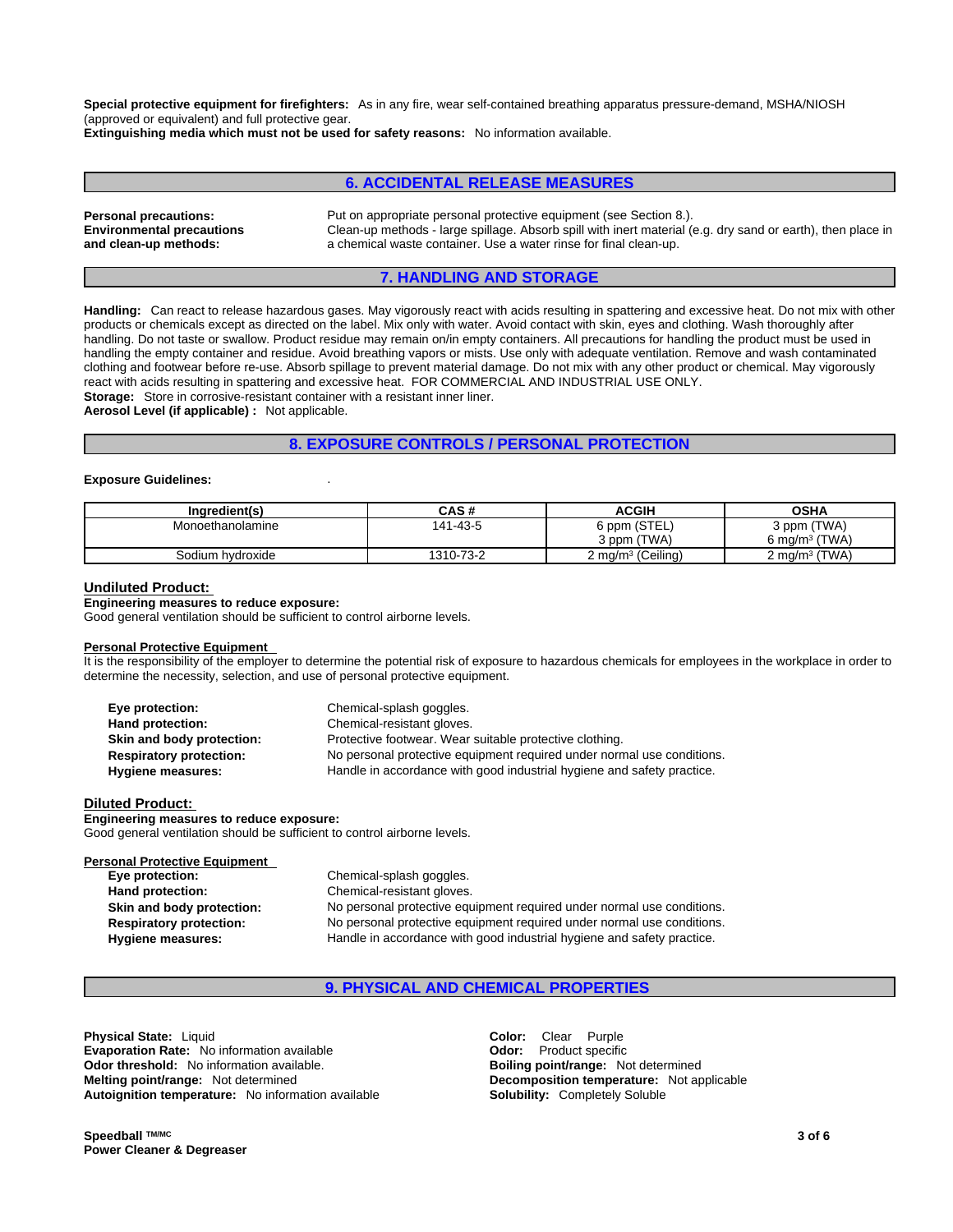**Explosion limits: - upper:** Not determined **- lower:** Not determined **Solubility in other solvents:** No information available **Relative Density (relative to water):** 1.064 <br>**Density:** 1.064 Kg/L<br>**Vapor density:** No information available **Bulk density:** No information available **Vapor pressure:** No information available.<br>**Flash point (°F):**  $>$  200 °F  $>$  93 °C **Partition coefficient (n-octanol/water):** N **Viscosity:** 10 **Viscosity:** 10 **Elemental Phosphorus:** 0.00 % by wt.<br> **VOC:** 2.3 % \* **VOC:** 2.3 % \* **Flammability (Solid or Gas):** Not applicable **Corrosion to metals:** Metal corrosive **Sustained combustion:** Not applicable

**Vapor density:** No information available **Partition coefficient (n-octanol/water):** No information available

**Dilution pH:** ≈ 12.6 **Dilution Flash Point (°F):** > 200 °F > 93.4 °C **VOC % by wt. at use dilution:** 0.4 %

\* - Title 17, California Code of Regulations, Division 3, Chapter 1, Subchapter 8.5, Article 2, Consumer Products, Sections 94508

## **10. STABILITY AND REACTIVITY**

| <b>Reactivity:</b>                  | Not Applicable                                                                                 |
|-------------------------------------|------------------------------------------------------------------------------------------------|
| Stability:                          | The product is stable                                                                          |
| Possibility of hazardous reactions: | May vigorously react with acids resulting in spattering and excessive heat.                    |
| Hazardous decomposition products:   | None reasonably foreseeable.                                                                   |
| <b>Materials to avoid:</b>          | Acids. Strong acids. Do not mix with any other product or chemical unless specified in the use |
| <b>Conditions to avoid:</b>         | directions.<br>None known.                                                                     |

**11. TOXICOLOGICAL INFORMATION**

#### **Information on likely routes of exposure:**

Skin contact, Inhalation, Ingestion, Eye contact

#### **Delayed, immediate, or chronic effects and symptoms from short and long-term exposure**

**Skin contact:** Unlikely to be irritant in normal use.

**Eye contact:** Corrosive. Causes serious eye damage. Symptoms may include pain, burning sensation, redness, watering, blurred vision or loss of vision.

**Ingestion:** Causes burns/ serious damage to mouth, throat and stomach. Symptoms may include stomach pain and nausea. **Inhalation:** May cause irritation and corrosive effects to nose, throat and respiratory tract. Symptoms may include coughing and difficulty breathing.

**Sensitization:** No known effects.

**Target Organs (SE):** None known

**Target Organs (RE):** None known

## **Numerical measures of toxicity**

| ATE - Oral (mg/kg):             | 4500  |
|---------------------------------|-------|
| ATE - Dermal (mg/kg):           | >5000 |
| ATE - Inhalatory, mists (mg/l): | 18    |

**12. ECOLOGICAL INFORMATION**

**Ecotoxicity:** No information available.

**Persistence and Degradability:** No information available.

**Bioaccumulation:** No information available.

**13. DISPOSAL CONSIDERATIONS**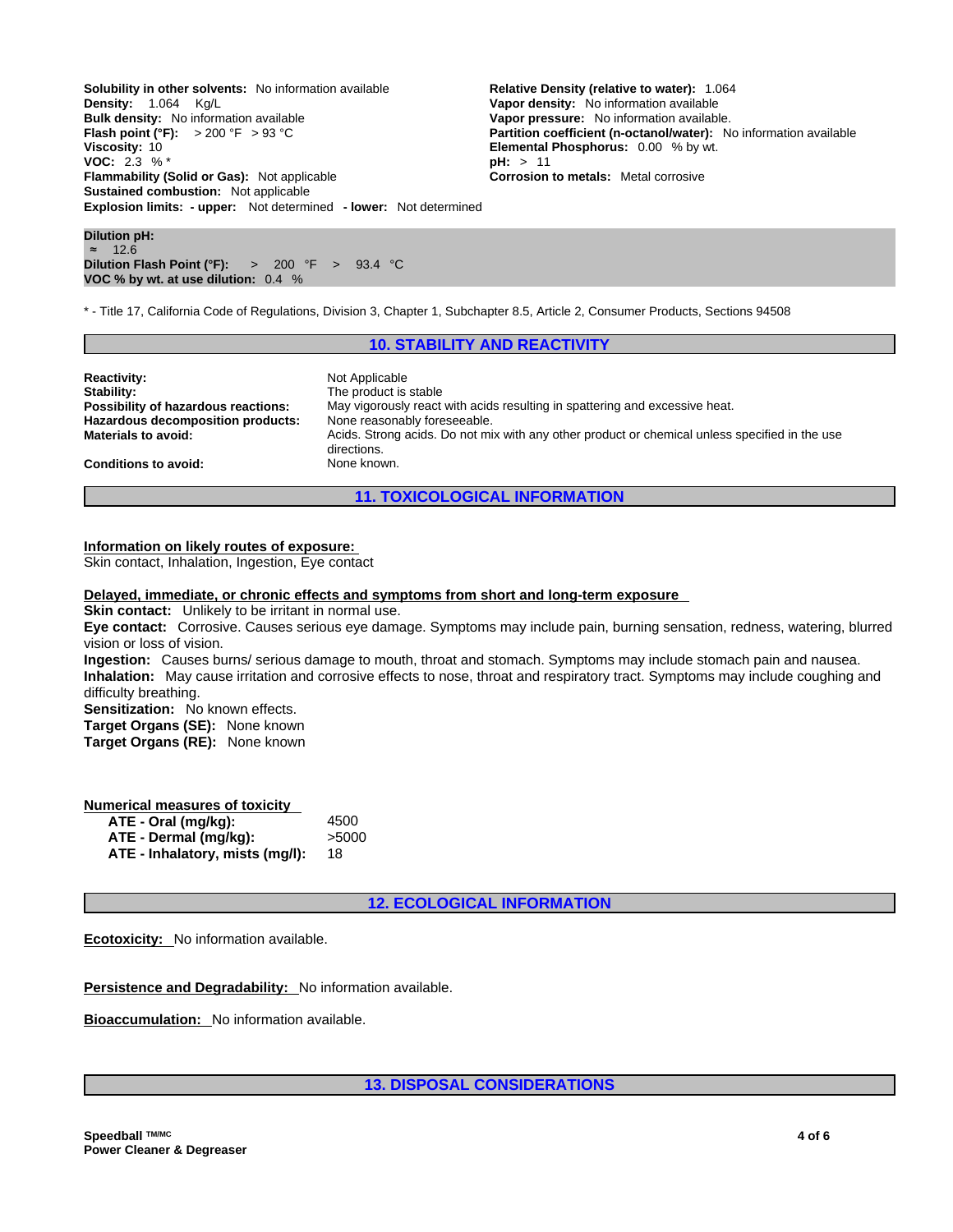**Waste from residues / unused products (undiluted product):** This product, as sold, if discarded or disposed, is a hazardous waste according to Federal regulations (40 CFR 261.4 (b)(4)). Under RCRA, it is the responsibility of the user of the product to determine, at the time of disposal, whether the waste solution meets RCRA criteria for hazardous waste. Dispose in compliance with all Federal, state, provincial, and local laws and regulations.

**Waste from residues / unused products (diluted product):** This product, when diluted as stated on this SDS, is a hazardous waste according to Federal regulations (40 CFR 261.4 (b)(4)). Under RCRA, it is the responsibility of the user of the product to determine, at the time of disposal, whether the waste solution meets RCRA criteria for hazardous waste. Dispose in compliance with all Federal, state, provincial, and local laws and<br>regulations.

**RCRA Hazard Class (undiluted product):** D002 Corrosive Waste **RCRA Hazard Class (diluted product):** D002 Corrosive Waste **Contaminated Packaging:** Do not re-use empty containers.

## **14. TRANSPORT INFORMATION**

**DOT/TDG/IMDG:** The information provided below is the full transportation classification for this product. This description does not account for the package size(s) of this product, that may fall under a quantity exception, according to the applicable transportation regulations. When shipping dangerous goods, please consult with your internal, certified hazardous materials specialist to determine if any exceptions can be applied to your shipment.

**DOT (Ground) Bill of Lading Description:** UN3266, CORROSIVE LIQUID, BASIC, INORGANIC, N.O.S., (sodium hydroxide, ethanolamine), 8, III

**IMDG (Ocean) Bill of Lading Description:** UN3266, CORROSIVE LIQUID, BASIC, INORGANIC, N.O.S., (sodium hydroxide, ethanolamine), 8, III

## **15. REGULATORY INFORMATION**

#### **International Inventories at CAS# Level**

All components of this product are listed on the following inventories: U.S.A. (TSCA), Canada (DSL/NDSL).

| Ingredient(s)                     | CAS#           | <b>MARTK:</b> | <b>NJRTK:</b> | <b>PARTK:</b> | <b>RIRTK:</b> |
|-----------------------------------|----------------|---------------|---------------|---------------|---------------|
| Water                             | 7732-18-5      |               |               |               |               |
| Benzyl alcohol                    | $100 - 51 - 6$ |               |               |               |               |
| Diethylene glycol monoethyl ether | 111-90-0       |               |               |               |               |
| Alcohol, C9-C11, ethoxylated      | 68439-46-3     |               |               |               |               |
| Sodium xylene sulfonate           | 1300-72-7      |               |               |               |               |
| Monoethanolamine                  | 141-43-5       |               |               |               |               |
| Sodium hydroxide                  | 1310-73-2      |               |               |               |               |
| Mvrcene                           | 123-35-3       |               |               |               |               |
| Dye CI 61585                      | 4474-24-2      |               |               |               |               |

#### **CERCLA/ SARA**

| Ingredient(s)                     | CAS#           | Weight %       | ICERCLA/SARA RQ (Ibs) Section 302 TPQ (Ibs) | <b>Section 313</b>             |
|-----------------------------------|----------------|----------------|---------------------------------------------|--------------------------------|
| Diethylene glycol monoethyl ether | $111 - 90 - 0$ | 5 - 10%        |                                             |                                |
| Sodium hydroxide                  | 1310-73-2      | $0.5 - 1.5%$   | 1000                                        |                                |
|                                   |                |                |                                             |                                |
| Ingredient(s)                     |                | <b>CAA HAP</b> | <b>CAA ODS</b>                              | <b>CWA Priority Pollutants</b> |
| Diethylene alvcol monoethyl ether |                |                |                                             |                                |

**16. OTHER INFORMATION**

**NFPA (National Fire Protection Association)**  Rating Scale: (Low Hazard) 0 - 4 (Extreme Hazard)

**Health** 3 **Flammability** 0 **Instability** 0 **Special Hazards** -

## **Diluted Product:**